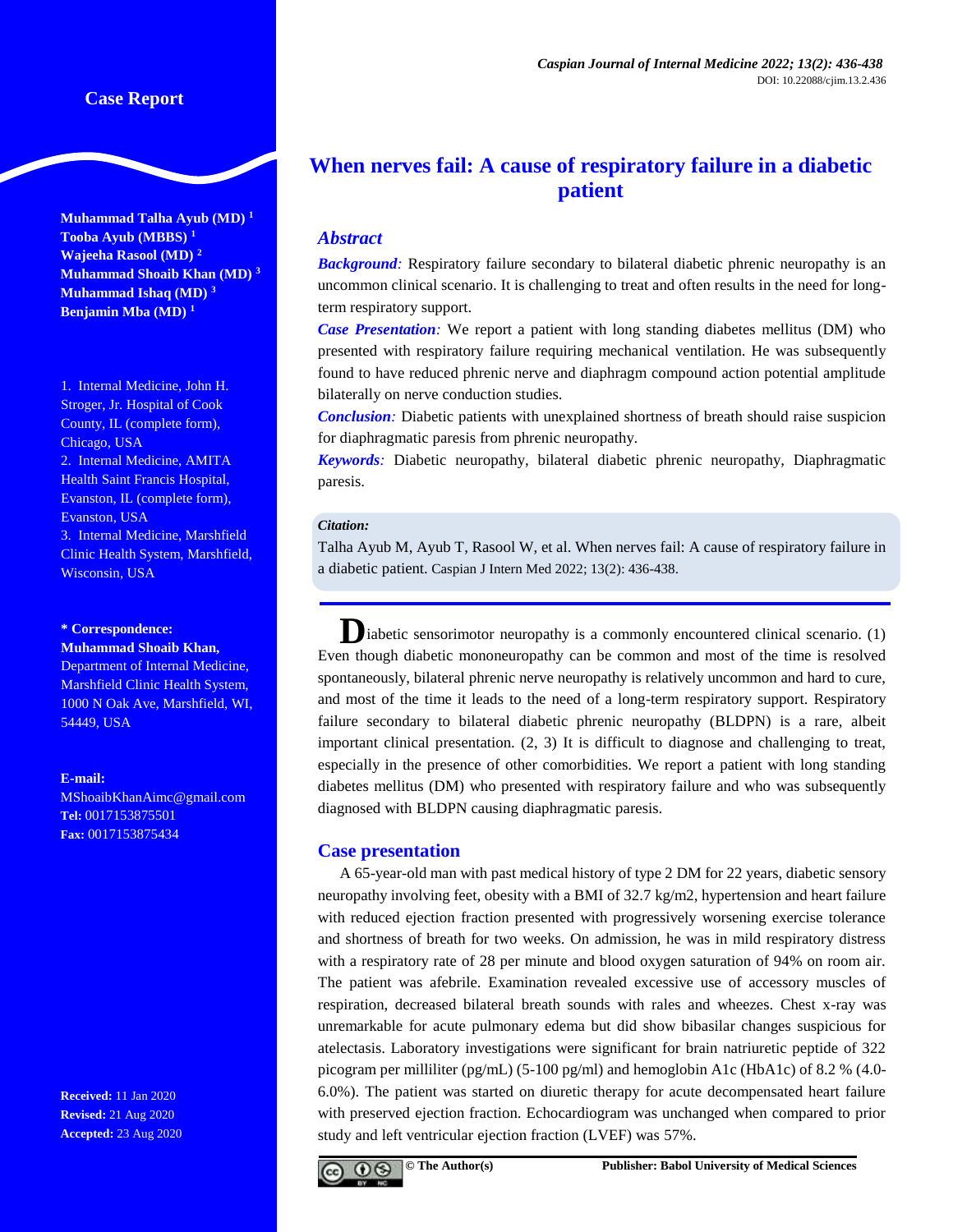However, one day later, patient became disoriented and confused with his physical examination and blood gas analysis consistent with hypercapnic respiratory failure with partial pressure of carbon dioxide in arterial blood (PaCO2) of 100 millimeters of mercury (mmHg). Patient was intubated and started on mechanical ventilation. His flow volume loops were suggestive of restrictive lung disease. Even after three days of mechanical ventilation and optimal heart failure therapy, he failed a spontaneous breathing trial and remained obtunded from persistent carbon dioxide narcosis (PaCO2 of 64 mmHg). Diaphragmatic muscle palsy was suspected based on the nocturnal need for assisted ventilation and radiographic evidence of elevated diaphragmatic domes on inspiration. Nerve conduction studies showed reduced phrenic nerve and diaphragm compound action potential amplitude bilaterally (figs.1 and 2), consistent with an advanced diabetic polyneuropathy.



**Fig.1: Right phrenic nerve EMG tracing with increased latency (1), decreased amplitude (2) and prolonged conduction time (3).**



**Fig.2: Left phrenic nerve EMG tracing with increased latency (1), decreased amplitude (2) and prolonged conduction time (3).**

Patient was managed with non-invasive bi-level positive airway pressure (BiPAP) ventilation and over the course of a few days, his condition improved. He was discharged 2 weeks later on home BiPAP and was found to be maintaining his baseline level of functionality on post hospital follow up visits. He was then lost to follow-up and later died of cardiopulmonary arrest as per the spouse.

#### **Discussion**

Diabetic neuropathy commonly manifests as distinct clinical syndromes like distal symmetric polyneuropathy, autonomic neuropathy, polyradiculopathies, focal mononeuropathies and mononeuritis multiplex.(1) Bilateral phrenic nerve neuropathy, causing respiratory failure secondary to diabetes mellitus, has been rarely reported and scarcely studied.(2, 3, 4, 5) Although the duration of diabetes is the predominant factor in determining the onset and progression of neuropathy but it has been reported in patients with pre-diabetes and mildly uncontrolled disease.

Bilateral diaphragmatic palsy presents as progressive shortness of breath which worsens in the supine position. (6, 7) Physical examination may reveal classical paradoxical abdominal wall retraction during inspiration. Diagnosis is established in the clinical context of hypercapnic respiratory failure, not otherwise explained, with suggestive findings on imaging, pulmonary function testing (PFT) and nerve conduction studies (8). Blood gas analysis may show hypercarbia with or without hypoxemia. A frontal upright chest radiograph showing characteristic smooth elevation of the hemi-diaphragm is a sensitive marker (90%) for diaphragmatic muscle weakness but it is nonspecific (44%) (9, 10). PFT will typically show low forced vital capacity with significant reduction in supination, decreased minimal inspiratory pressure and normal maximal expiratory pressure (11). Measurement of trans-diaphragmatic pressures is the gold standard for diagnosis of diaphragmatic palsy. Diaphragmatic electromyography (EMG) with nerve conduction studies is a more invasive test which shows reduction in the compound muscle action potential and prolongation of nerve conduction time. (12)

Nocturnal BiPAP has been well studied in patients with bilateral diaphragmatic weakness secondary to neurodegenerative diseases (13, 14) and is the supportive treatment, especially in patients with an arterial PaCO2 of 48 mmHg or higher or maximal inspiratory pressure less than -